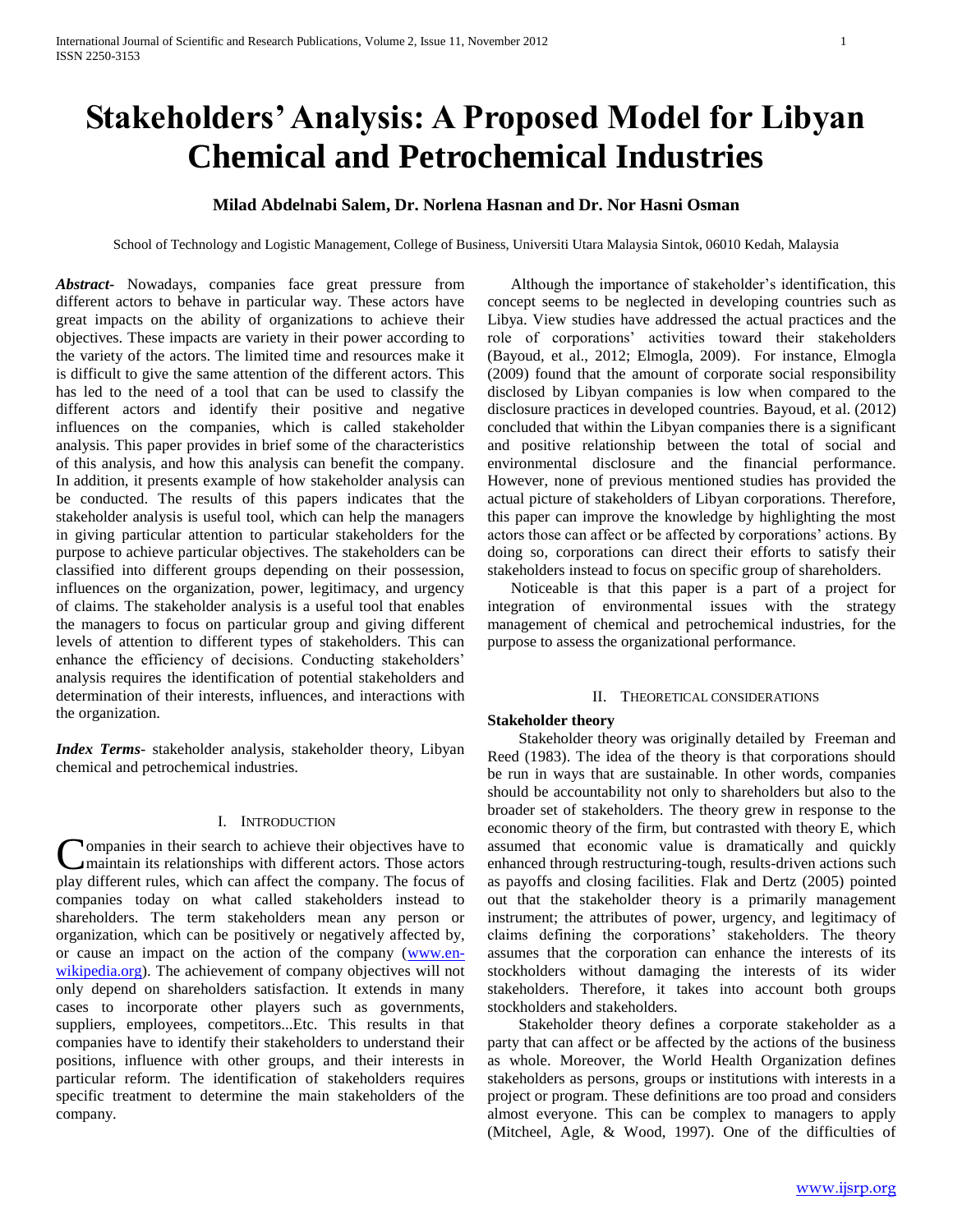stakeholder's theory is allocating importance to the values of different groups of stakeholders. Mitcheel et al (1997) believe that the identification of stakeholders can be narrow, and it can be found in the degree to which managers gives priority to competing stakeholder claims. Golder and Gawler (2005) defines stakeholders as "any individual, group, or institution who has a vested interest in the natural resources of the project area/ or who potentially will be affected by project activities and have something to gain or lose if conditions change or stay the same"(p.1). Freeman defines stakeholder as"any group or individual who can affect or is affected by the achievement of the organization's objectives" (1983: 46). The previous definitions of stakeholders exclude the actors those have no claims or powers on the organizations. Those difinitions depends on the narrow view to identify stakeholders, this view bases on that the identification of stakeholders should be done in terms of thier direct relationship to the company's core economic interests.

 The definition of stakeholders can be differentiated between broad view of stakeholders and narrow view of stakeholders. According to Mitchell et al(1997) that broad view of stakeholders bases on the empirical reality which emphasize that organizations can indeed by vitally affected by, or they can vitally affect. This view becomes complex and even confuse for manages to apply. In contrast, the narrow view of stakeholders depends on the practical reality that there are limitations in the resources and manager"s patient for dealing with external constrains.

## **Stakeholder analysis**

 Stakeholder analysis is term used to describe the process that aims to identify the individuals, actors, or groups those are likely to affect or be affected a proposal action. Those groups are selected according to both their impact on the firm and the impact will have on them [\(www.en-wikipedia.org\)](http://www.en-wikipedia.org/). Rottger and Fritz (2006) define stakeholder analysis as *"an approach, a tool, or set of tools for generating knowledge about actorsindividuals and organizations- so as to understand their behavior, intentions, interrelations and interests, and for assessing the influences and resources they bring to bear on decision- making or implementation processes"(p 33).* This analysis provides a clear picture about all actors related to the organization"s activities. This helps mangers in focusing on those are highly salience and develop strategies to deal with their requirements. The World Health Organization considers the stakeholder analysis as a tool to identify the representatives those will influence the organization either positively or negatively, for the purpose of develop strategies to get the most effective support and reduce any obstacles to successful implementations.

 The stakeholder analysis gives the mangers information about all primary and secondary stakeholders who have a vested interest in the organization's issues. This can help to assess who the interests of those stakeholders should be addressed in the activities and plans of the organization.

 The aim of stakeholder analysis is the identification of those stakeholders and their interests and relationships with the organization. Therefore, to conduct this analysis deferent constituents have to be found and steps have to be followed. According to Golder and Gawler (2005) this analysis can be done by three common methods workshops, focus group and interviews. They add that that there is three basic steps to conduct stakeholder analysis (1) Identifying the key stakeholders and their interests (positive or negative) (2) assessing the influence of, importance of, and level of impact upon each stakeholder.(3) Identifying how best to engage stakeholders. Flak and Dertz (2005) believe the stakeholder analysis's components are: (1) Identification of stakeholder and their representative formers. (2) Position analysis- analysis of stakeholders' perception of the project and its potential consequences, of attitude to the other stakeholders, a picture of who has the actual power and influence, and a picture of stakeholders' expectations with the respect to influence. (3) Analysis of the company consequences for each stakeholder. This will also provide a picture of the anchoring and organizational change task. (4) Analysis of the need of influence the opinion, and attitude of the stakeholders, as a part of planning the anchoring and organizational change process. (5) Analysis of congruency of interests with a view to identifying potential coalitions for and against the company. (6) Analysis of the conflicts of interests and areas of tension, as a basis for planning the decision making process.

## **Salience of stakeholders**

 The emergency of stakeholders have represented in different forms. One view of the classification of stakeholders classifies stakeholders into three groups; primary stakeholders, are those who ultimately affected by an organization's actions; secondary stakeholders,are the intermediatries, which affected in indirect way by an organization's actions; the third group is the key stakeholders, which represents those who have significant influence with the organization"s actions [\(www.en](http://www.en-wikipedia.org/)[wikipedia.org\)](http://www.en-wikipedia.org/). In addition, Kochan and Rubinstein (2000), believe that the emergency of stakeholders depends on the role they play. They added that there are three criteria to identify the potential stakeholders. These criteria are the extent to which they contribute valuable resources to the organization, the extent to which they put these resources at risk and would realize costs were the enterprise to fail or their relationship with the organization terminate, and the third criteria is the power they have over the organization .

 One of the most famous and poplar typology of stakeholders definition is the typology prepared by Mitchell et al (1997). They note that stakeholders can be identified depending on their influences or impacts. Those attributes represent in one, two, or all three of the following (1) the power of stakeholder to affect the firm (2) the stakeholder"s legitimacy relationship with the firm (3) the claim"s urgency of stakeholders on the firm. They believe that such typology can answer the main questions related to stakeholders, which group are stakeholders requiring manager's attention, and which are not?. Mitchell et al (1997) articulated that mangers can determine which stakeholders are salience and therefore, will receive the management focus and attention. The property of one, two, or three of the previous attributes (power, urgency, legitimacy) determine the class of stakeholders. Mitchell et al note that the analysis of stakeholders by adoption of previous attributes will result in three types of stakeholders **(1)** Latent stakeholders; who have only one of the attributes. This group incorporates three types of stakeholdersdormant stakeholders; they only have the power in their relevant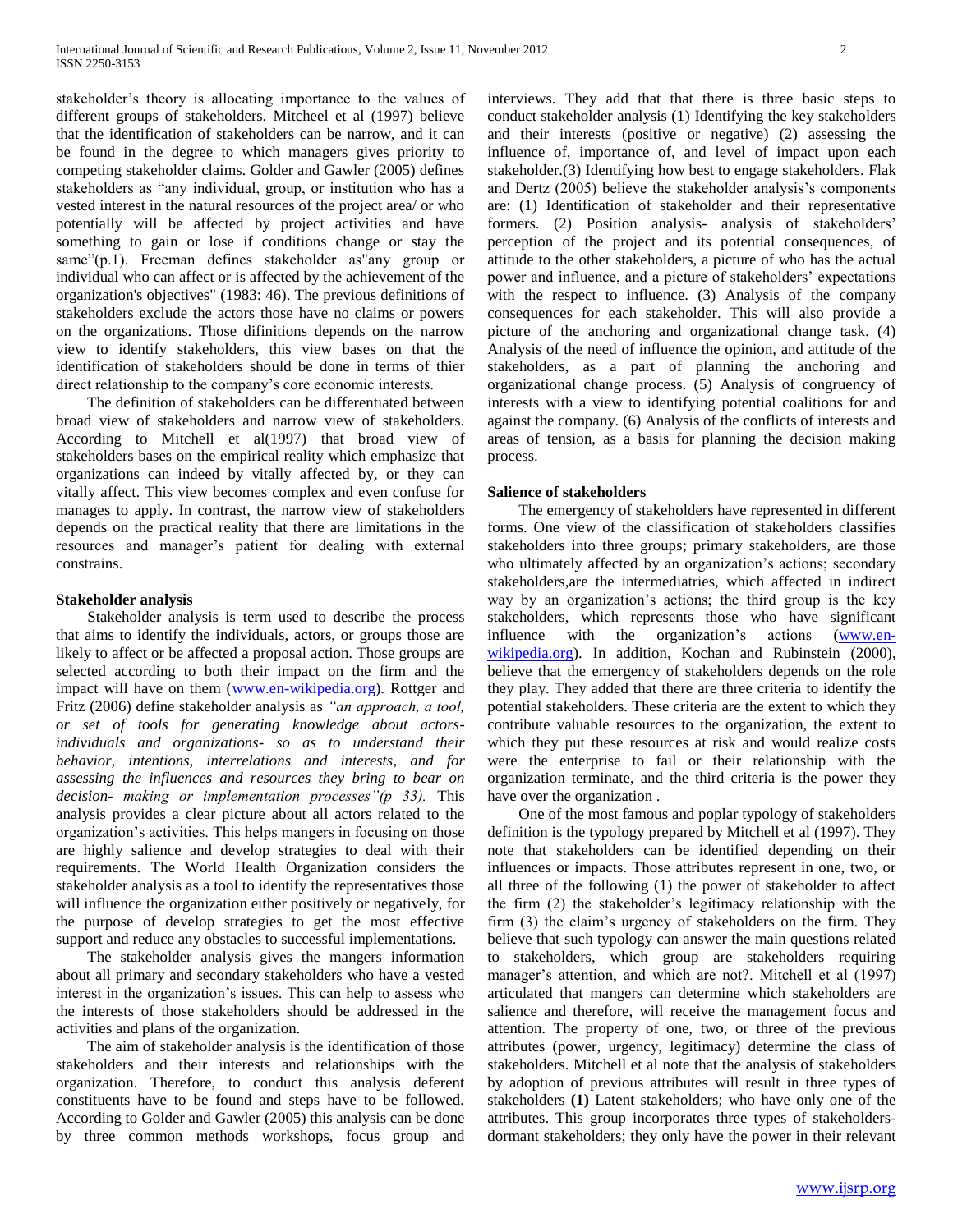attributes- discretionary stakeholders; they possess the attributes of legitimacy- demanding stakeholders; the urgency is the main relevant attribute of this group of stakeholders. **(2)** Expectant stakeholders; who have two of the attributes (legitimacy and power, legitimacy and urgency, power and urgency). This group can be classified into three types of expectant stakeholdersdominant stakeholders where the stakeholder are powerful and legitimate – dependent stakeholders those stakeholders who have legitimacy and urgency claims but they don"t have power on the firm- dangerous stakeholders where the stakeholders have the power and the urgency in their relationship with the firm, thin, become dangerous stakeholders. **(**3) Definitive stakeholders; the stakeholders salience becomes high where the stakeholders have the three attributes (power, urgency, legitimacy) in their relationships with the firm. Mitchell et al (1997) concluded that

*"we have argued that a definition of " the principle of who or what really counts" rests upon the assumption, first, the managers who want to achieve certain ends pay particular kinds of attention of various classes of stakeholders; second, that managers' perceptions dictate stakeholder salience; and third, that the various classes of stakeholders might be identified based upon the possession, or the attributed possision, of one, two, or all three of the attributes: power, legitimacy, and urgency"* (p 872).

# **Table (1) represents the Mitchell typology of identification the stakeholders and their different degrees of the power, legitimacy and urgency as well as, the table provides the basis for this typology.**

| Table (1) The Mitchell typology of stakeholders                   |             |                                     |               |  |  |  |  |  |
|-------------------------------------------------------------------|-------------|-------------------------------------|---------------|--|--|--|--|--|
| Stakeholder                                                       | Stakeholder | <b>Attributes</b>                   | Stakeholder   |  |  |  |  |  |
| category                                                          | salience    |                                     | subcategory   |  |  |  |  |  |
|                                                                   | Low         |                                     | Discretionary |  |  |  |  |  |
| Latent<br>stakeholders                                            |             | legitimacy                          | stakeholders  |  |  |  |  |  |
|                                                                   |             |                                     | Dormant       |  |  |  |  |  |
| with only one<br>of the three<br>attributes                       |             | power                               | stakeholders  |  |  |  |  |  |
|                                                                   |             | urgency                             | Demanding     |  |  |  |  |  |
|                                                                   |             |                                     | stakeholders  |  |  |  |  |  |
|                                                                   | moderate    | and<br>power                        | Dominant      |  |  |  |  |  |
| Expectant                                                         |             | legitimacy                          | stakeholders  |  |  |  |  |  |
| stakeholders                                                      |             | legitimacy                          | Dependent     |  |  |  |  |  |
| with two of the                                                   |             | and urgency                         | stakeholders  |  |  |  |  |  |
| three attributes                                                  |             | and<br>power                        | Dangerous     |  |  |  |  |  |
|                                                                   |             | urgency                             | stakeholders  |  |  |  |  |  |
| Definitive<br>stakeholders<br>with all<br>the<br>three attributes | high        | power,<br>legitimacy<br>and urgency |               |  |  |  |  |  |

 Interestingly, Agle, Mitchell, Sonnenfield (1999) tested empirically the Metchell typology of stakeholder and confirmed this typology. They used unique data of large 80 US firms to exam the relationship among the stakeholders attributes of power, legitimacy, urgency, and salience, and corporate performance. The study concluded that there is significant relationship between stakeholder attributes and salience and corporate performance.

## **Stakeholders power analysis**

 The identification of the interactions between the stakeholders and the organization for the purpose of understanding of how those stakeholders affect policies and the organizations, and how the policies and organizations affect those stakeholders requires stakeholder power analysis. According to Mayers (2005) "Stakeholder power analysis is particularly useful for assisting in decision-making situations where various stakeholders have competing interests, resources are limited, and stakeholder needs must be appropriately balanced" $(p.2)$ . He added that the identification of key stakeholders can be done by staff of key agencies and other knowledgeable individuals, population data, stakeholders' selfselection, or identification by other stakeholders. Rottger and Fritz (2006) mention that stakeholders can be classified into tow group internal/external, and direct/ indirect stakeholders. They add that internal stakeholders can represented by group incorporates all employees working in the organization, external stakeholders represents are those actors exerting influence on the organization (e.g. local population, local authorities), direct stakeholders are those exert direct influence on the organization such as the staff, and indirect stakeholders are those who exert indirect influence on the organization such as national government- see Table (2). Applying stakeholder power analysis requires following the next steps (1) identifying potential stakeholders. (2) determine the nature of their relationships with the firm; what are the influences they have on the firm, and how they impacted by the activities of the firm. (3) Determine the best way to engage stakeholders.

## **Table (2) types of stakeholders**

| View point |                        | category |                        |
|------------|------------------------|----------|------------------------|
|            | Internal stakeholders. |          | Direct stakeholders.   |
|            | External stakeholders. |          | Indirect stakeholders. |

Resource: Rottger and Fritz (2006) p.33.

## III. METHODOLOGY

 This study adopted qualitative approach by conducting 12 interviews with the environmental related departments in Libyan chemical and petrochemical corporations. The interview questions are adopted from Schmeer (1999), and replicated by the researcher to be suitable to use with the community of the study. Regarding the aexcpected stakeholders list is adopted from previous studies (Ahmad & Mousa, 2010; Salder et al., 2008; EU- Libyan Trade sustainability impact assessment; 2009).

## IV. CONCLUDING

 The paper presents the baselines of the stakeholder analysis. Most stakeholders" definitions agreed that the term stakeholders represent any organizations or persons, which can influence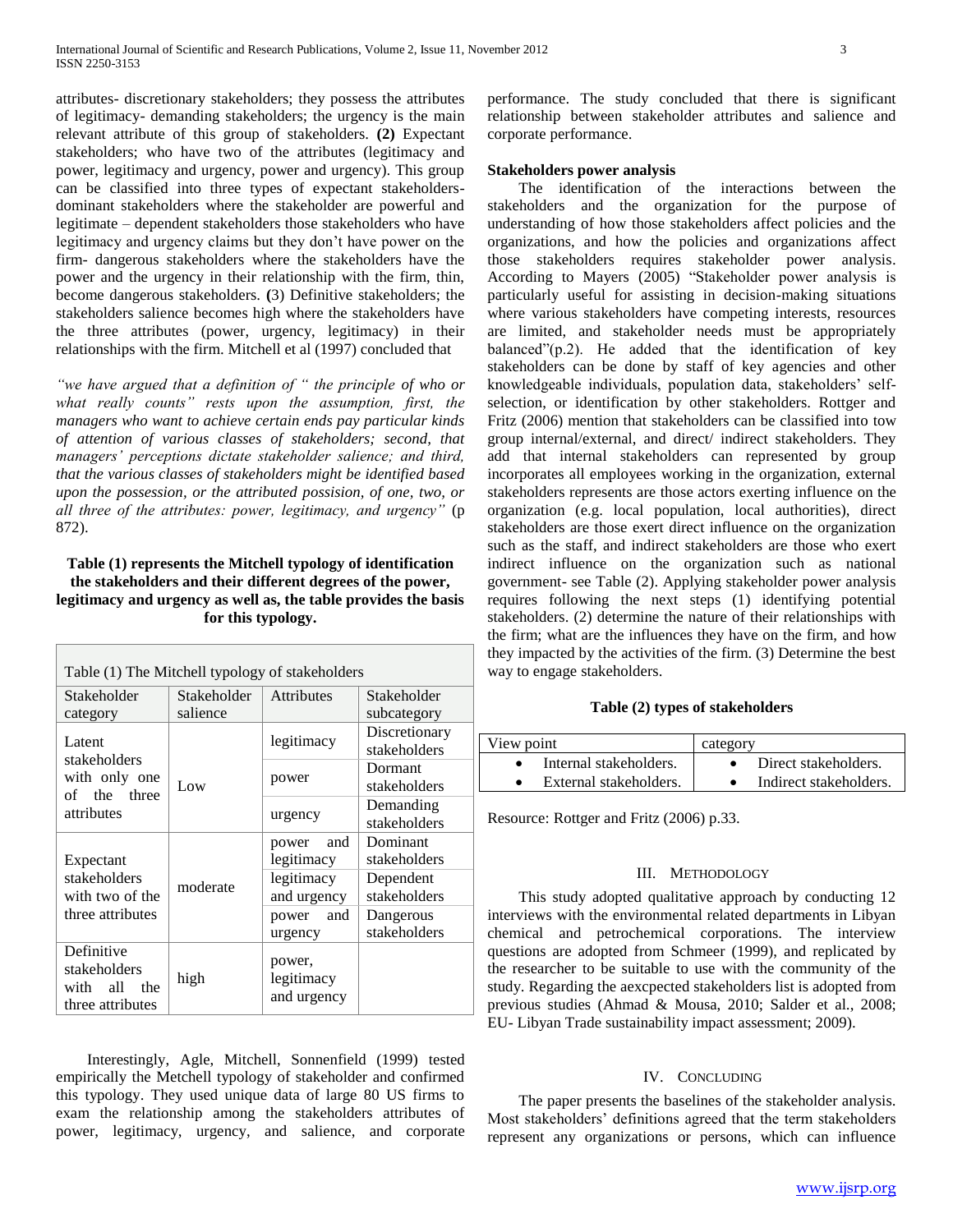positively or negatively the activities of the company, and can be affected by the company" activities. This definition represents the broad view of stakeholders. In contract, the narrow view of stakeholders assumes that the identification of stakeholders should be done in terms of thier direct relationship to the company"s core economic interests. Therefore, this view excludes the actors those have no power or claims on the company.

 The stakeholders can be classified into different groups depending on their possession, influences on the organization, power, legitimacy, and urgency of claims. The stakeholder analysis is a useful tool that enables the managers to focus on particular group and giving different levels of attention to different types of stakeholders. This can enhance the efficiency of decisions. Conducting stakeholders" analysis requires identification of potential stakeholders and determination of their interests, influences, and interactions with the organization. The results of this study can provide the chemical and petrochemical industries with the main actors; those may affect their actions toward the environment.

#### **REFERENCES**

- [1] Agle, B. Mitchell, R. and Sonnenfield, J.1999 . "Who matters to CEOs? An investigation into stakeholder attributes and salience, corporate performance and CEO values", Academy of Management Journal, 42(5).
- [2] Ahmad, N. Mousa, F. 2010. Corporate environmental disclosure in Libya: a little improvement. World Journal of entrepreneurship, management and sustainability development,  $6(s)$ , 149-159.
- [3] Bayoud, N., Kavanagh, M., & Slaugther, G. (2012). The Impact of Social and Environmental Disclosure on Financial Performance Further Evidence and Exploration from Libya.
- [4] EU- Libyan Trade sustainability impact assessment (SIA). Civil Society Dialogue Meeting. Thursday, 29 January 2009. Available at <http://trade.ec.europa.eu/doclib/html/142220.htm> .
- [5] Elmogla, M. (2009). Corporate social reporting in a transition economy: the case of Libya.
- [6] Flak , L. Dertz, W. 2005. Stakeholder Theory and Balanced Scorecard to Improve IS Strategy Development in Public Sector.Agder University College, Norway
- [7] Freeman, R. E. 1983. Strategic management: A stakeholder approach. Boston: Pitman.
- [8] Golder, B. Gawler, M. 2005. Cross- cutting tool stakeholder analysis. Resources for implementing the WWF standards. Available at <https://intranet.panda.org/documents/folder.cfm?uFolderID=60976>
- [9] Kochan, T. Rubinstein, S. 2000. "Toward a Stakeholder Theory of the Firm: The

Saturn Partnership", Organization Science, 11:4 (July-Aug 2000). pp. 367- 386

- [10] Mitchell, R. K., B. R. Agle, and D.J. Wood. (1997). "Toward a Theory of Stakeholder Identification and Salience: Defining the Principle of Who and What really Counts." in: Academy of Management Review 22(4): 853 - 888.
- [11] Mayers, J. 2005.Stakeholder power analysis. International institute for environment and development.
- [12] Röttger, C and Fritz, N. 2006. Protected Area Management Effectiveness Balanced Scorecard for the Biosphere Reserve Mananara-Nord: A Case study in Madagascar. Van Hall Larenstein University. Madagascar.
- [13] Salder, G. Anderson, A. Krekchi, P. Lakani, R. Wright, J. 2008. Doing business in Libya 2008: Audit, Tax, Consulting, and Corporate finance. The Deloitt Academy. 26 June 2008.
- [14] Schmeer, K. 1999. Stakeholder Analysis Guidelines. Available at [http://library.cph.chula.ac.th/Ebooks/Health%20Sector%20Reform/PAHO/s](http://library.cph.chula.ac.th/Ebooks/Health%20Sector%20Reform/PAHO/section%202%20stakeholder%20analysis%20guidelines.pdf) [ection%202%20stakeholder%20analysis%20guidelines.pdf](http://library.cph.chula.ac.th/Ebooks/Health%20Sector%20Reform/PAHO/section%202%20stakeholder%20analysis%20guidelines.pdf)
- [15] https:/[/ www.en-wikipedia.org\)](http://www.en-wikipedia.org/).

#### AUTHORS

**First Author** – Milad Abdelnabi Salem, A phd candidate at Schole of Technology and Logistic Management, University Utara Malaysia, Sagat7420032003@yahoo.com **Second Author** – Dr. Norlena Hasnan. Dr at Schole of

Technology and Logistic Management, University Utara Malaysia, mnhnh69@yahoo.co.uk

**Third Author** – Dr. Nor Hasni Osman. Dr at Schole of Technology and Logistic Management, University Utara Malaysia, [has1218@uum.edu.my](mailto:has1218@uum.edu.my)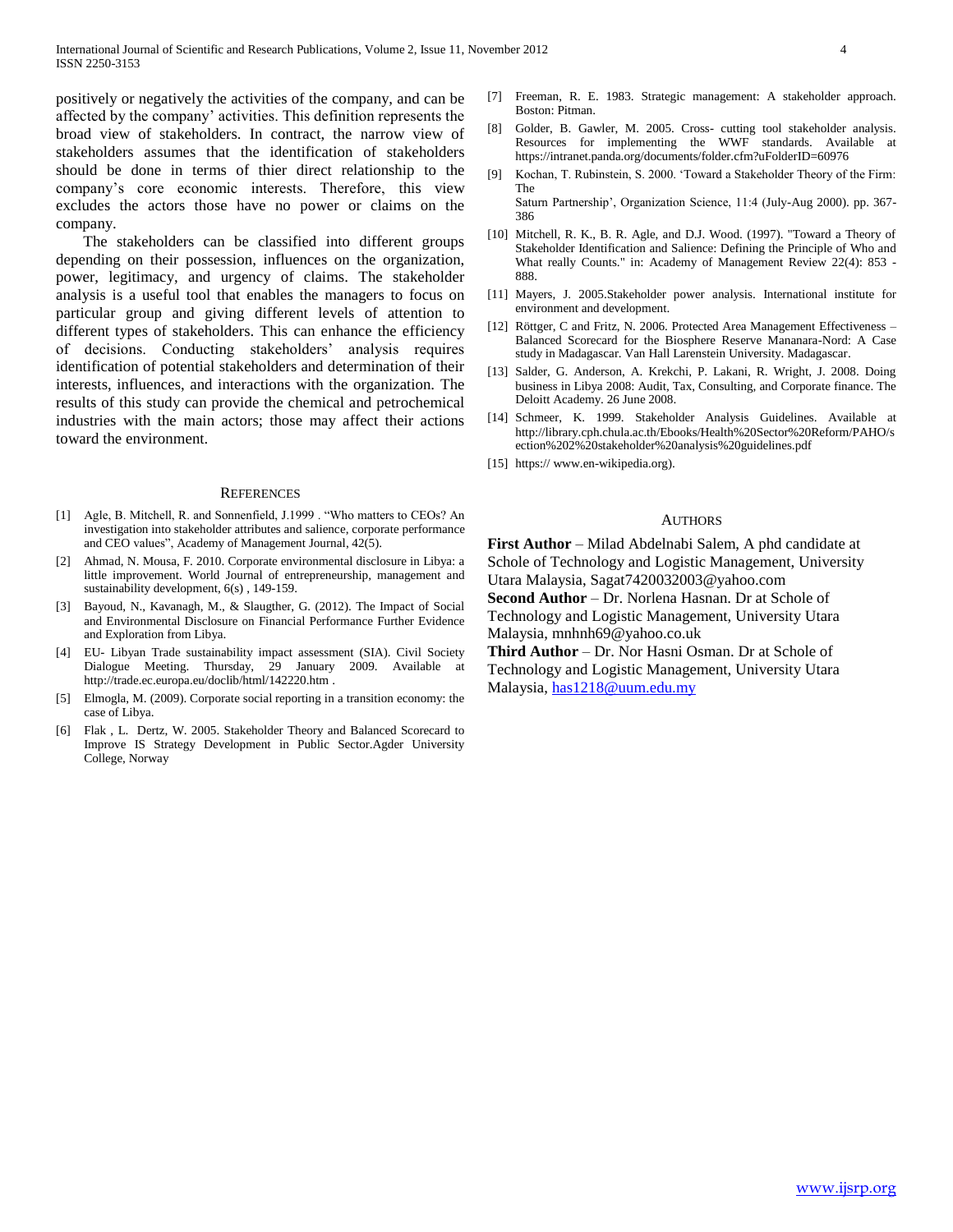## **Appendixes**

## **Stakeholder power analysis of Libyan chemical and petrochemical industries**

The Libyan chemical and petrochemical companies' websites do not mention clearly their stakeholders. Therefore, the researcher depended on the previous literature, which related to such subjects about the stakeholders of these companies. The main resources of this determination are the EU- Libyan Trade sustainability impact assessment (2009), Ahmad and Mousa (2010), and Salder et al (2008). These resources have mention to the potential stakeholders of these industries see Table (3).

## **Table (3) the potential stakeholder of Libyan chemical and petrochemical industries and their interests and influences.**

| Potential stakeholders:<br>internal, external, direct,<br>indirect | Characteristics |                  |                           |                         |  |  |
|--------------------------------------------------------------------|-----------------|------------------|---------------------------|-------------------------|--|--|
|                                                                    | Involvements in | Interests in the | Degree of                 | Impact of the           |  |  |
|                                                                    | the company.    | company          | influence (power)<br>kind | company on the<br>actor |  |  |
| Staff                                                              |                 |                  |                           |                         |  |  |
| Industrial mineralization                                          |                 |                  |                           |                         |  |  |
| secretary                                                          |                 |                  |                           |                         |  |  |
| Institute of public sector                                         |                 |                  |                           |                         |  |  |
| General planning board                                             |                 |                  |                           |                         |  |  |
| Libyan central bank                                                |                 |                  |                           |                         |  |  |
| Secretary of economic                                              |                 |                  |                           |                         |  |  |
| Environmental general                                              |                 |                  |                           |                         |  |  |
| authority                                                          |                 |                  |                           |                         |  |  |
| suppliers                                                          |                 |                  |                           |                         |  |  |
| competitors                                                        |                 |                  |                           |                         |  |  |
| Customers                                                          |                 |                  |                           |                         |  |  |
| Researchers                                                        |                 |                  |                           |                         |  |  |
| People living adjacent to                                          |                 |                  |                           |                         |  |  |
| the company                                                        |                 |                  |                           |                         |  |  |
| Shareholders                                                       |                 |                  |                           |                         |  |  |
| Creditors                                                          |                 |                  |                           |                         |  |  |
| International                                                      |                 |                  |                           |                         |  |  |
| Others                                                             |                 |                  |                           |                         |  |  |

**Interview guidelines of chemical and petrochemical industries stakeholder analysis**

## **1. Introduction to the interview**

 This study considers the integration of environmental issues with the strategy management of chemical and petrochemical industries, for the purpose to assess the organizational performance. Since the organizational performance can be represented by the satisfaction of stakeholders, this interview aims to identify the main stakeholders. It aims to explore the opinions of several important actors who are interested in the improved performance of Libyan chemical and petrochemical industries. It is important for us to get your opinion; we plan to conduct 12 interviews to produce general report on the opinions of the major Libyan chemical and petrochemical industries actors. The information obtained through these interviews will be for the direct use of the analysis.

## **2. Interview' questions**

We would now like to ask you a few questions about your opinion regarding the integration of environmental issues with the strategic management of chemical and petrochemical industries.

1- What do you understand "the integration of environmental issues with the strategic management" to mean?

2- What are the potential benefits to you and your organization of the integration of environmental issues with the strategic management?

3- What are the potential disadvantages to you and your organization of the integration of environmental issues with the strategic management?

4- Which of the following categories best describes your opinion on the integration of environmental issues with the strategic management?

- a) I strongly support it
- b) I somewhat support it
- c) I do not support nor oppose it
- d) I somewhat oppose it
- e) I strongly oppose it

## **If answers a, b, or c, continue below. If answers d or e, pass to question 7.**

5- for the issue that you support,

a) In what manner would you demonstrate this support?